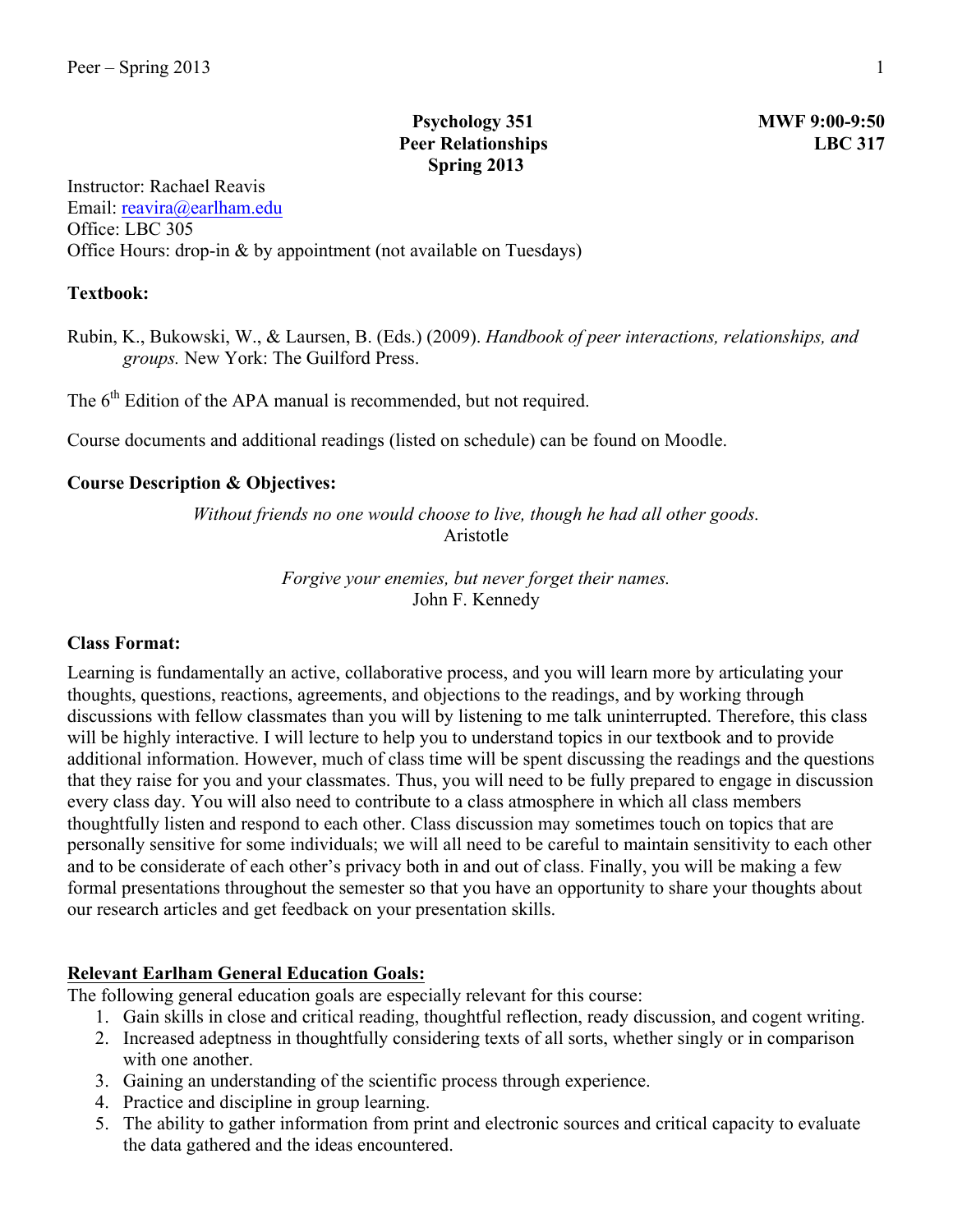# **Psychology Department Goals:**

The following psychology department goals (based on the APA guidelines) are especially relevant for this course:

- 1. Knowledge Base of Psychology
- 2. Research Methods in Psychology
- 3. Critical Thinking Skills
- 4. Application of Psychology
- 5. Values in Psychology
- 6. Information and Technological Literacy
- 7. Communication Skills

# **Specific Course Goals:**

By the end of the semester, you should be able to:

- 1) Discuss the importance of peer relationships and the changes in peer relationships and processes across childhood.
- 2) Discuss individual differences in peer relationships. Why do some children struggle, whereas others excel in their peer relationships?
- 3) Discuss important ways in which peer relationships influence and are influenced by children's emotional, cognitive, and social development.
- 4) Discuss specific peer relationship issues, including
	- Bullying/victimization Peer rejection/acceptance Popularity Friendships Romantic Relationships Aggression/conflict Intervention/prevention
- 5) Discuss the strengths and weaknesses of various research strategies and be able to apply them to specific research questions.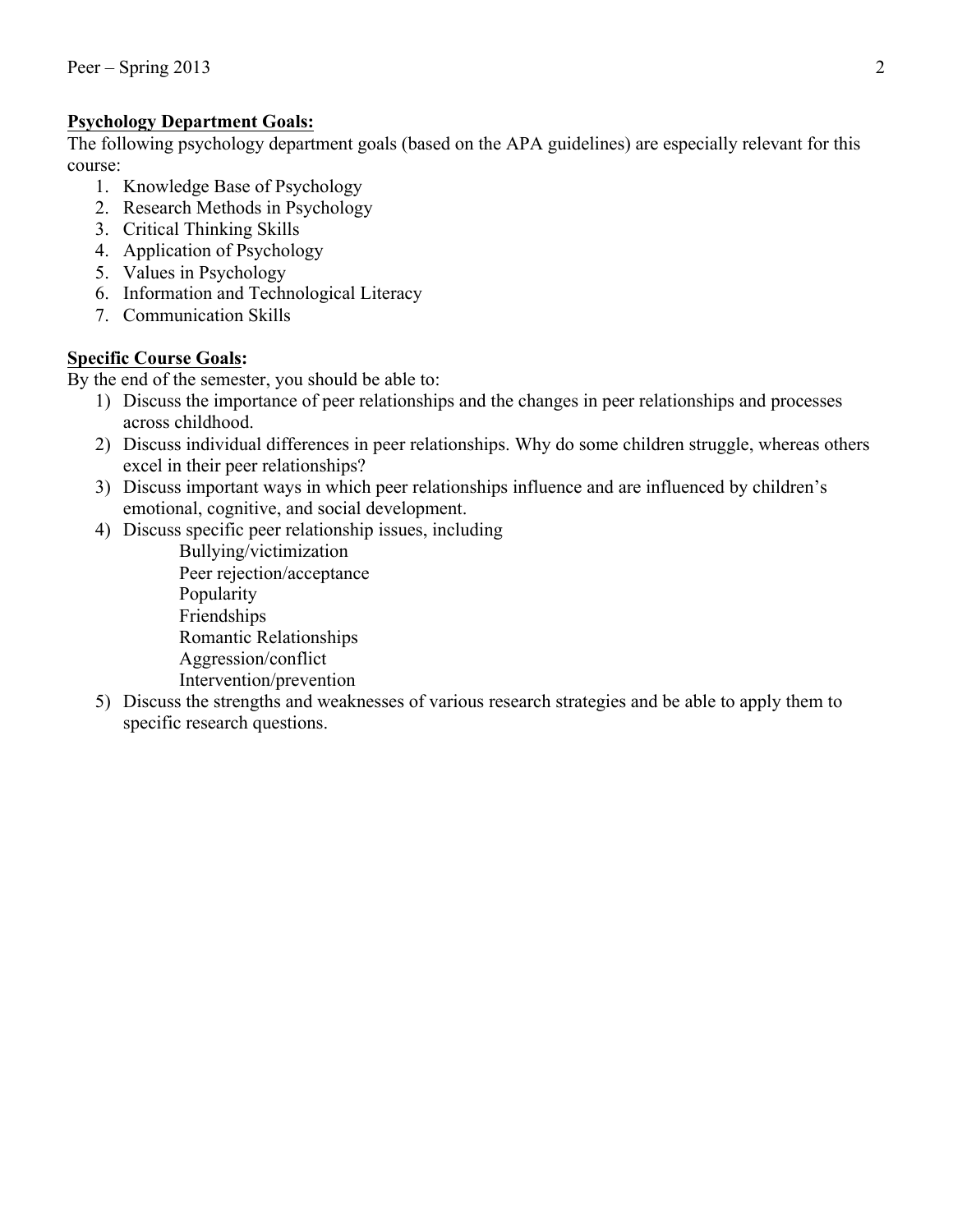## **Evaluation:**

- **1) Discussion Leading.** Public speaking and the ability to effectively lead a coherent discussion are skills that will be valuable regardless of your career path. Student-led discussions also contribute to an active learning environment. Each week, two students will be responsible for leading discussion about the assigned readings, and each student will be responsible for leading discussion **three times** during the semester. Typically, I will lecture on Mondays and lead the class through a careful review of the methods and results sections on Wednesday. Discussion leaders will be responsible for leading discussion on Friday. **Discussion leaders should meet prior to class to determine how to organize the discussion**. To facilitate discussion, all students will be responsible for posting questions to Moodle by midnight on Wednesday about the reading for the week (see below). All students should read through these questions, and the **discussion leaders should draw from these questions to help structure discussion**. Discussion leaders should **use a variety of methods**, such as staging debates, using small group discussion, and designing studies to address unanswered questions raised by the article. Each discussion leader is also required **to locate an additional empirical article** published in a peer-reviewed journal within the last five years (**no publication dates before 2007**) that is directly relevant to the topic. Discussion leaders should communicate, because they are required to choose unique articles. Discussion leaders should **type up a 1-page summary of the supplementary article**. The summary should be broken into sections or use an outline format so that the class can quickly understand and read it. Discussion leaders will provide a **2-4 sentence reminder** of the topic and main result of the assigned article. They will have **no more than 3 minutes each** to provide a *very brief* synopsis of the supplementary articles. Discussion leaders will **be expected to incorporate the additional knowledge** gained from supplementary articles into to discussion. Leaders may want to (but are not required to) wait until discussion questions have been posted to see if questions raised might be answered in another article. If you choose to wait, you will only have one day to thoroughly read and summarize your supplementary article, so keep that in mind. **Discussion leading will account for 10% of your grade.**
- **2) Class Involvement.** Class involvement, including participation, attendance, assignment completion, and posting of discussion questions **will account for 5% of your grade.**
	- **• Participation/Assignments.** Every student is expected to attend each meeting of all classes for which he or she is registered. Students are responsible for getting class notes and handouts if they are late or absent from class. Any material from assigned readings, class lectures, presentations, and discussions may be included on exams for this course. Occasionally, additional assignments may be assigned.
	- **Discussion Questions.** To encourage participation and help discussion leaders, each person will need to post **two discussion questions about the empirical article** on the Moodle forum by 11:59 pm on Wednesday. These questions should show that you have read the article (and chapter) and thought critically about them, and should encourage discussion from your classmates. Yes/no questions or questions that are answered in the chapter or article are not acceptable. Instead, these should focus on applications and extensions of the results, relations to previous readings, alternative methodologies, etc. One of your questions may be a thoughtful response to or elaboration of another student's question. Students do not need to post discussion questions on days that they are leading discussion.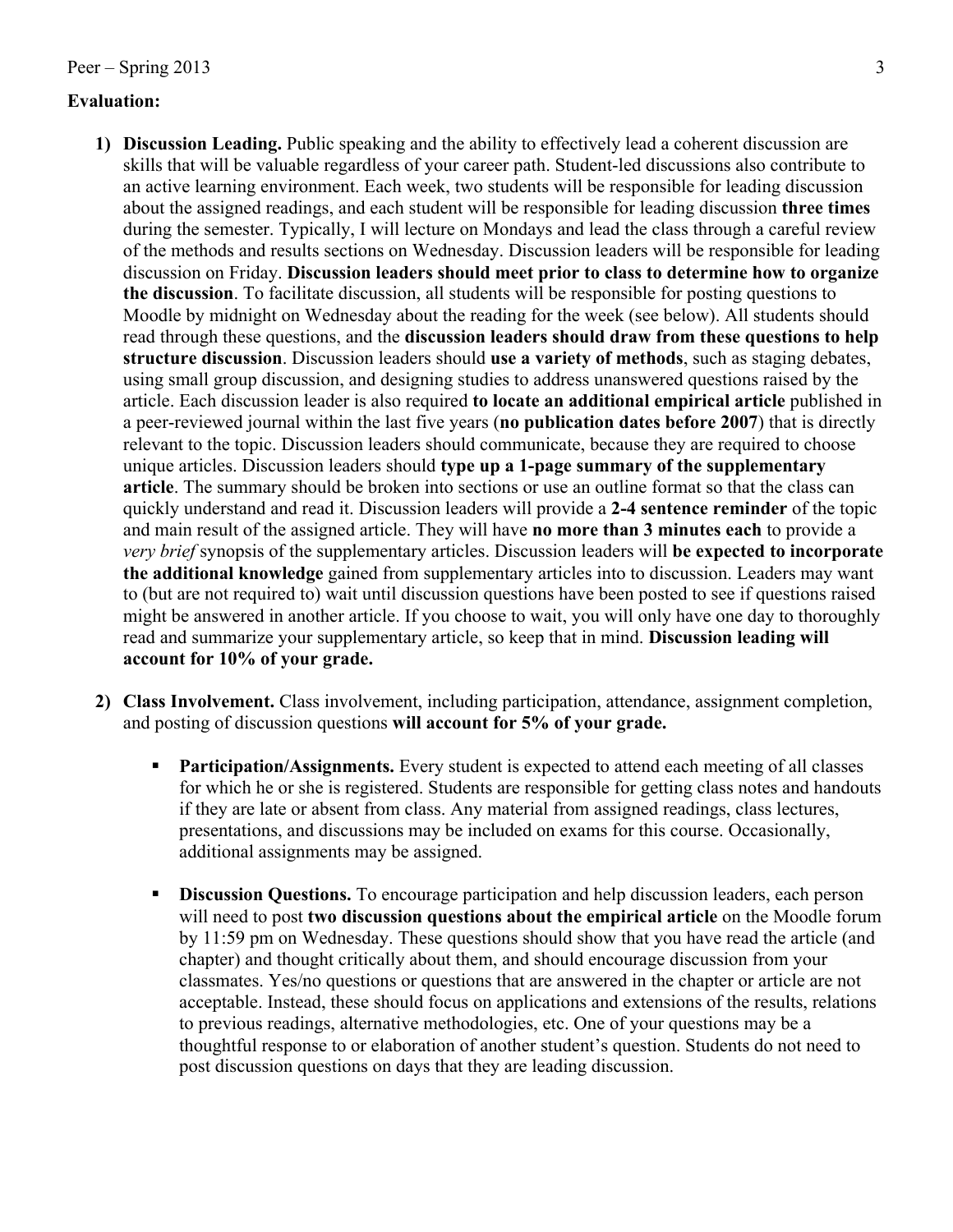### Peer – Spring 2013 4

- **3) Research reports/critiques.** Two times during the semester when you are not leading discussion, you will write a **critical analysis** of the assigned article. Before class, you will study your article and write an analysis of the article (4-6 pages, double-spaced) including its purpose, methods and analyses used, results, and conclusions. *Most importantly* it should include your assessment of the paper, including its contributions and limitations, and alternative interpretations. I recommend that you consult the grading rubric before beginning your assignment. Write concisely and use your space wisely. It is highly unlikely that you will be able to write an adequate paper in fewer than 4 pages. Your critique paper will be due on Moodle **by class time** on the day that it will be discussed (typically on Fridays). You may want to bring a copy of your paper (on your computer if you wish) to refer to during discussion. **Your critique papers will account for 15% of your grade.**
- **4) Media/Pop Culture Paper.** You will write a short, five-page paper discussing peer relationships as portrayed in the media and popular culture. You will be required to watch at least one movie where peer relationships is a central theme (*Stand By Me*, *Mean Girls*, etc.) I'll give you a short list of possibilities. (You can watch a movie not on the list – just run it by me first.) You will also find a news media article (cnn.com, nytimes.com, etc.) that addresses a theme found in your movie. For example, if you choose *Mean Girls*, you might find a news article about popularity or relational/social aggression. In your paper, you will compare and contrast the fictional portrayal, news media portrayal, and research on the subject. You should have at least three research references. One may be the chapter reading relevant to your topic, one may be the assigned empirical reading (or a supplemental reading you did), and the other should be a new article that you look up and read. Your paper should be in APA style, and include a title page, 50-word abstract, body of your paper (formatted like an introduction) and references. **Your paper will account for 10% of your grade.**
- **5) Research Project.** You will conduct a research project and prepare a poster presentation based on your research project. You will be asked to work in groups of 2-3 students to develop a hypothesis and design an experiment to conduct with college students. Most of the research we read will be correlational, but many of the questions can also be addressed experimentally. For this project, you will develop a study that has at least one independent variable (IV) with two levels. The IV you manipulate can be within subjects or between subjects. You may have no more than one between subjects variable (this includes gender) with no more than three levels (preferably two). **Kate Blinn**  (blinnka@earlham.edu, 765-983-1408) **is our library liaison.** She is an excellent resource and is there to assist you throughout your project. Your grade for the research project will come from several components. **In total, your research project will account for 25% of your grade.**
	- Outline of literature review with clear, well-reasoned/supported hypotheses. (5% of grade)
	- IRB application/Design of study (5% of grade)
	- Poster presentation
		- i. Quality, readability, accuracy of poster (5% of grade)
		- ii. Quality of presentation (5% of grade)
	- § Results section (*each* group member will hand in their own, *independently written* results section; you should *NOT* read anyone else's; APA style; 5% of grade)
	- § Turning assignments in on time and timely collection of data. (Failure to do so will negatively affect grade)
	- Self/group-assessment each student will write an assessment discussing who was responsible for what work, the quality of the work from each individual, and how well each person worked as a team. Each student will then state whether every team member deserves the same grade, or whether some members (including self) deserve a higher or lower grade than others. The self-assessments will be taken into consideration when assigning grades.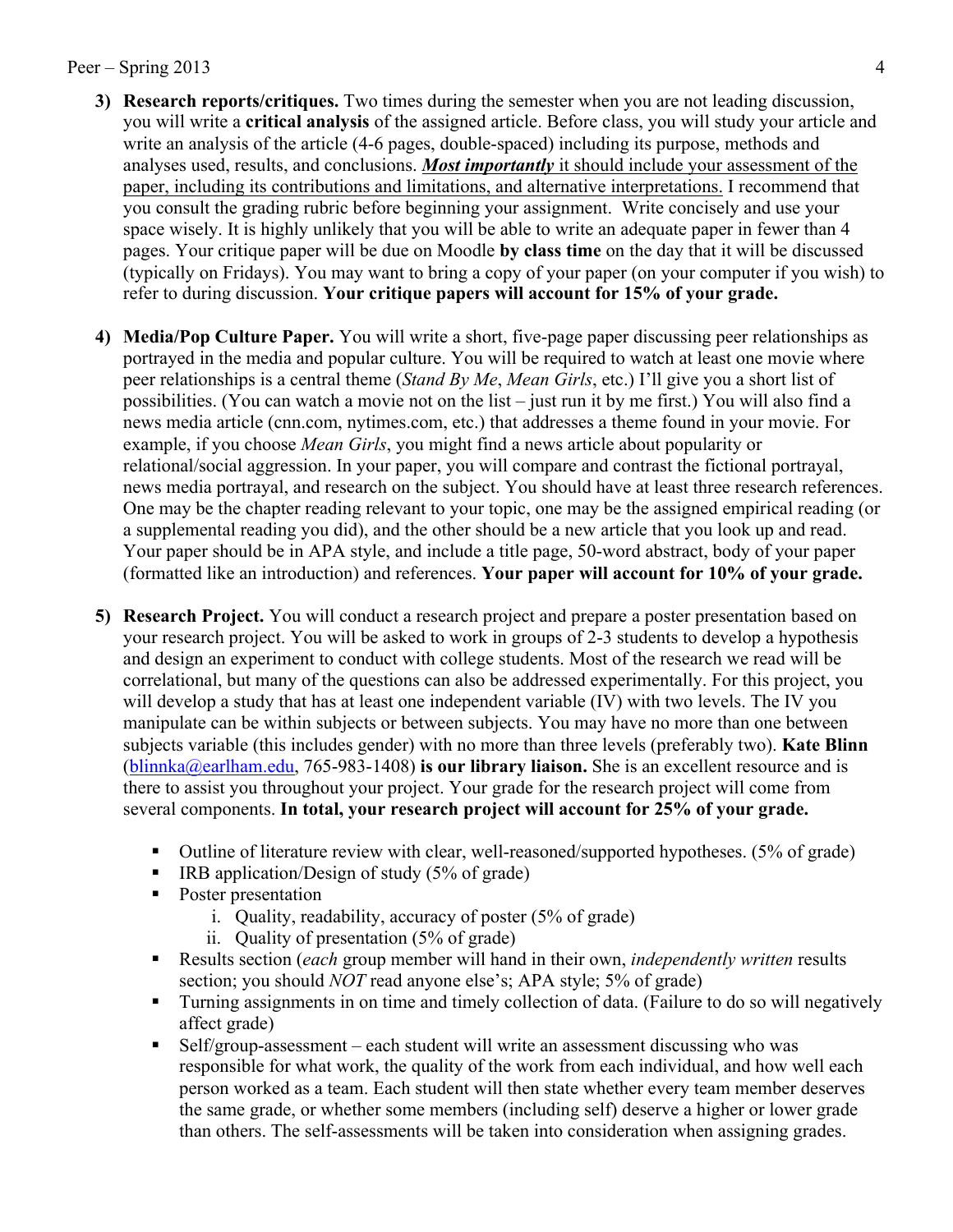**6) Midterm/Final Exams.** You will have a take-home midterm and final, both of which will have short answer and essay questions. The midterm will account for 15% of your final grade and the final exam will account for 20% of your final grade.

**APA Style.** All papers should follow APA style, including a reference section. We will not be going over APA style in class, but you are responsible for knowing it. If you do not own an APA manual, then you are expected to use the one in the library.

**Late Policy.** Discussion questions posted on Thursdays will be given half-credit. No credit will be received after that. If you do not turn in your reports or papers on time, you will lose a letter grade for the first 24 hours that it is late, and another letter grade for each part of 12 hours thereafter. Thus, the best grade that can be received on a paper turned in 2 hours late is a B, a C for a paper turned in 25 hours late, and a D for a paper turned in 37 hours late. You will have ample time to complete your written assignments. If you choose to wait until the last minute you run the risk that your computer dies, you catch the flu, or you have a death in your extended family. *These will not be excuses for late assignments and you will be penalized, so do not procrastinate.* Most assignments will be uploaded on Moodle, and the times and dates are listed on the syllabus. (Some are due by class time, others due by 11:59 pm.) *Failure to attach files or attaching corrupted files is not an excuse for late work.* I strongly recommend that you log out of Moodle, log back in, download, and open the file you attached to ensure that it opens properly. You are responsible for backing up your work.

## **Grading:**

Your final grade will be calculated according to the following formula.

- 10% Discussion Leading
- 5% Assignments, Participation, Discussion Questions
- 15% Research Reports
- 10% Media Project
- 25% Research Project
- 15% Midterm
- 20% Final Exam

A: 93%+; A-: 90%-92.9%; B+: 87%-89.9%; B: 83%-86.9%; B-: 80%-82.9%; C+: 77%-79.9%; C: 73%-76.9%; C-: 70%-72.9%; D: 65%-69.9%; F: < 65%

## **Please note that I do not round grades.**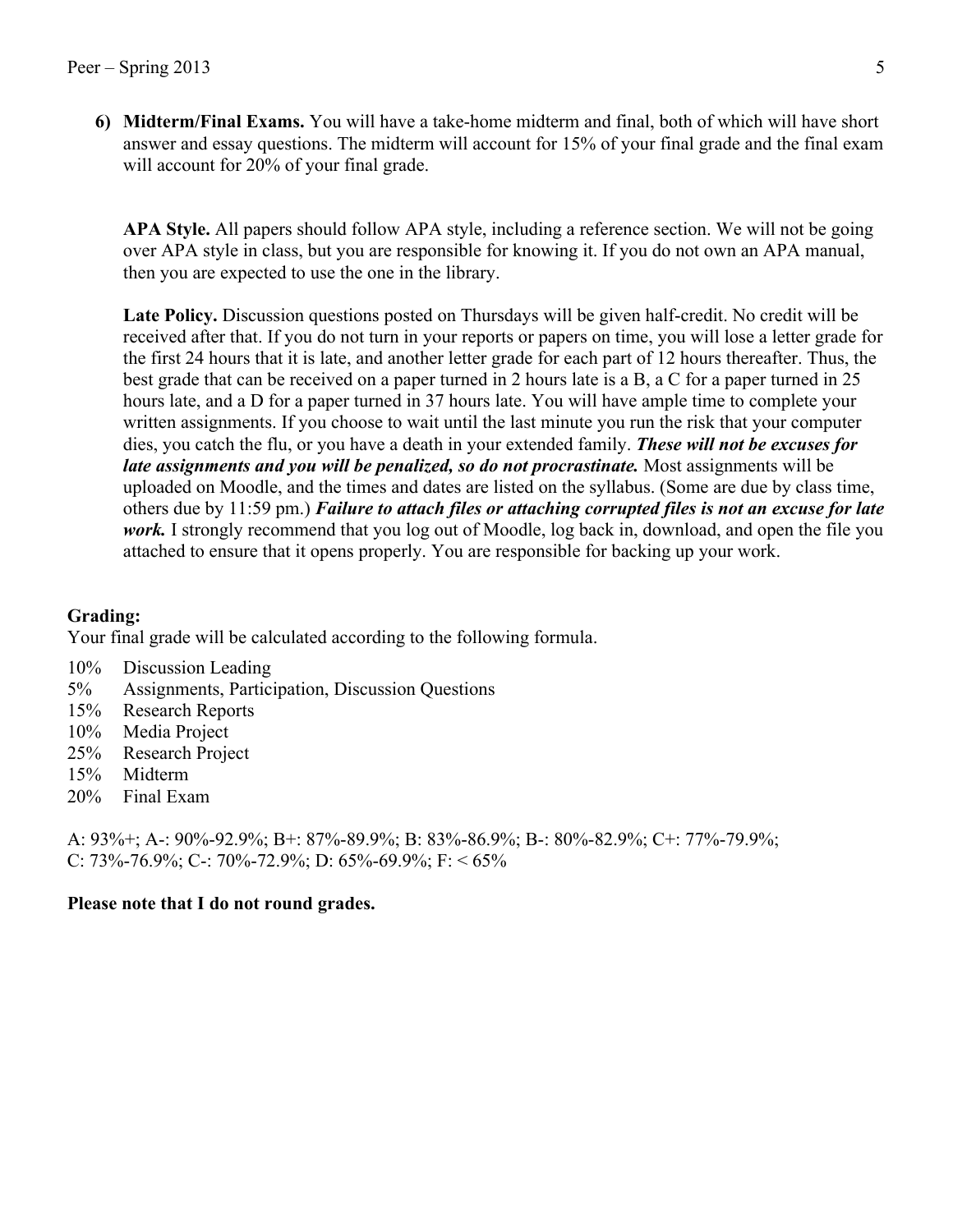#### $Peer - Spring 2013$  6

**Office hour:** I do not have set office hours, but will be in my office most times I am not in class. You are welcome to drop in or set up an appointment. If we cannot find a time that works soon enough, we can communicate over email, use the IM function in Zimbra, or talk via Skype. I am not available on Tuesdays.

#### **Email Etiquette:**

You are encouraged to contact me via e-mail with any questions that you may have, but I ask that you comply to the following 'house rules': **Check the syllabus and Moodle** *first* to see if your question can be answered. If you ask a question that has already been answered, you will receive a reply telling you to find the answer yourself.

Please use appropriate etiquette when you e-mail and I will do the same in return. We have a professional relationship, and our emails should reflect that. That means proper capitalization, punctuation, and spelling. We are not tweeting or chatting. For the first email in an exchange, you should use a greeting, clearly state who are you are and what you need, and end with an appropriate signature. If we get into a back and forth, you don't need greetings each time. If you fail to adhere to these guidelines, you will receive a reply that instructs you to consult these guidelines and to re-send your e-mail.

Proper e-mail etiquette is *extremely* important in that (a) it enables me to be more efficient in helping you because I won't lose time trying to figure out what you are asking; (b) it is a vital skill to have in the 'real world'. Professional relationships necessitate professional e-mail correspondence. Thanks in advance for your cooperation!

## **Academic Honesty:**

All students are expected to conduct themselves with honesty and integrity in this course. The honor code is both a privilege and a responsibility, and you are expected to take it seriously. Suspected infractions, such as plagiarism or fabrication of reports will be treated seriously and will be reported. *Professional misconduct as a researcher will result in an F for the course.* Furthermore, if you are aware of a violation of academic integrity, it is your responsibility to take action.

#### **Students with Disabilities:**

Please speak with me as soon as possible and let me know what accommodations Academic Support Services has suggested for you. Accommodation arrangements must be made in the first 2 weeks of the semester. Please see http://www.earlham.edu/policies/learning-disabilities.html for details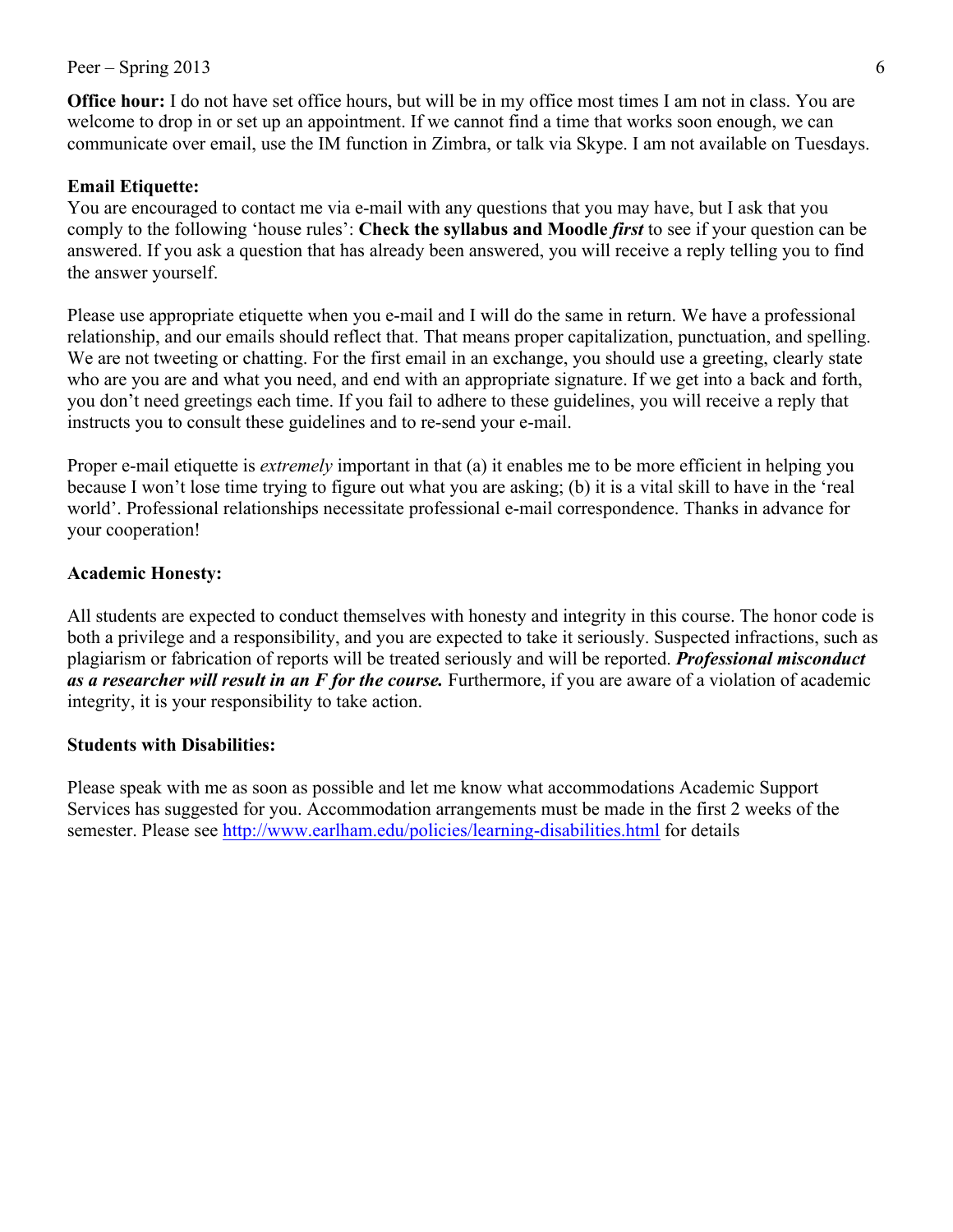# **Schedule of Topics & Assignments**

Please note that this schedule is tentative. Readings are due in class on the day they are listed.

| Week           | Day  | Topic & Reading                                                                                                                                                                                                                                                         |
|----------------|------|-------------------------------------------------------------------------------------------------------------------------------------------------------------------------------------------------------------------------------------------------------------------------|
| 1              | 1/16 | Topic: Syllabus, Introduction                                                                                                                                                                                                                                           |
|                | 1/18 | Topic: Background & Developmental Trends<br>Reading: Handbook, Ch. 1, Ch. 3<br><b>Library Day</b><br><b>Submit one question from each chapter on Moodle.</b> Questions should demonstrate<br>thoughtful reading and should not be simple questions with yes/no answers. |
| $\overline{2}$ | 1/21 | <b>Topic:</b> Importance of Peer Relationships<br>Reading: Handbook, Ch. 30                                                                                                                                                                                             |
|                | 1/23 | <b>Topic:</b> Importance of Peer Relationships<br>Reading: Gustafsson, Janlert, Theorell, Westerlund, & Hammarström, 2012                                                                                                                                               |
|                | 1/25 | Topic: Importance of Peer Relationships<br><b>IRB certificates due to Rachael's door by end of day.</b> (Not required if previously<br>completed, but please send email indicating that you did it before.)                                                             |
| 3              | 1/28 | <b>Topic:</b> Assessing Peer Relationships<br>Reading: Handbook, Ch. 5<br>Research Project Topics due in class.                                                                                                                                                         |
|                | 1/30 | <b>Topic:</b> Assessing Peer Relationships<br>Reading: Mares, Braun, & Hernandez, 2012                                                                                                                                                                                  |
|                | 2/1  | <b>Topic:</b> Assessing Peer Relationships<br>Potential research groups assigned in class.                                                                                                                                                                              |
| 4              | 2/4  | <b>Topic:</b> Defining Social Competence<br>Reading: Handbook, Ch. 9<br>"Final" topics/research groups due in class.                                                                                                                                                    |
|                | 2/6  | <b>Topic:</b> Defining Social Competence<br>Reading: Suway, Degnan, Sussman, & Fox, 2012                                                                                                                                                                                |
|                | 2/8  | Topic: Defining Social Competence                                                                                                                                                                                                                                       |
| 5              | 2/11 | Topic: Influences on Peer Relationships<br>Reading: Handbook, Ch. 28                                                                                                                                                                                                    |
|                | 2/13 | Topic: Influences on Peer Relationships<br>Reading: Leerkes, Blankson, & O'Brien, 2009                                                                                                                                                                                  |
|                | 2/15 | Topic: Influences on Peer Relationships<br><b>Summary of three empirical articles for research project due via Moodle by 11:59pm</b>                                                                                                                                    |
| 6              | 2/18 | Topic: Sex Differences in Peer Relationships<br>Reading: Handbook, Ch. 21                                                                                                                                                                                               |
|                | 2/20 | Topic: Cross-Cultural Issues in Peer Relationships<br>Reading: Handbook, Ch. 24                                                                                                                                                                                         |
|                | 2/22 | <b>No Class, Early Semester Break</b>                                                                                                                                                                                                                                   |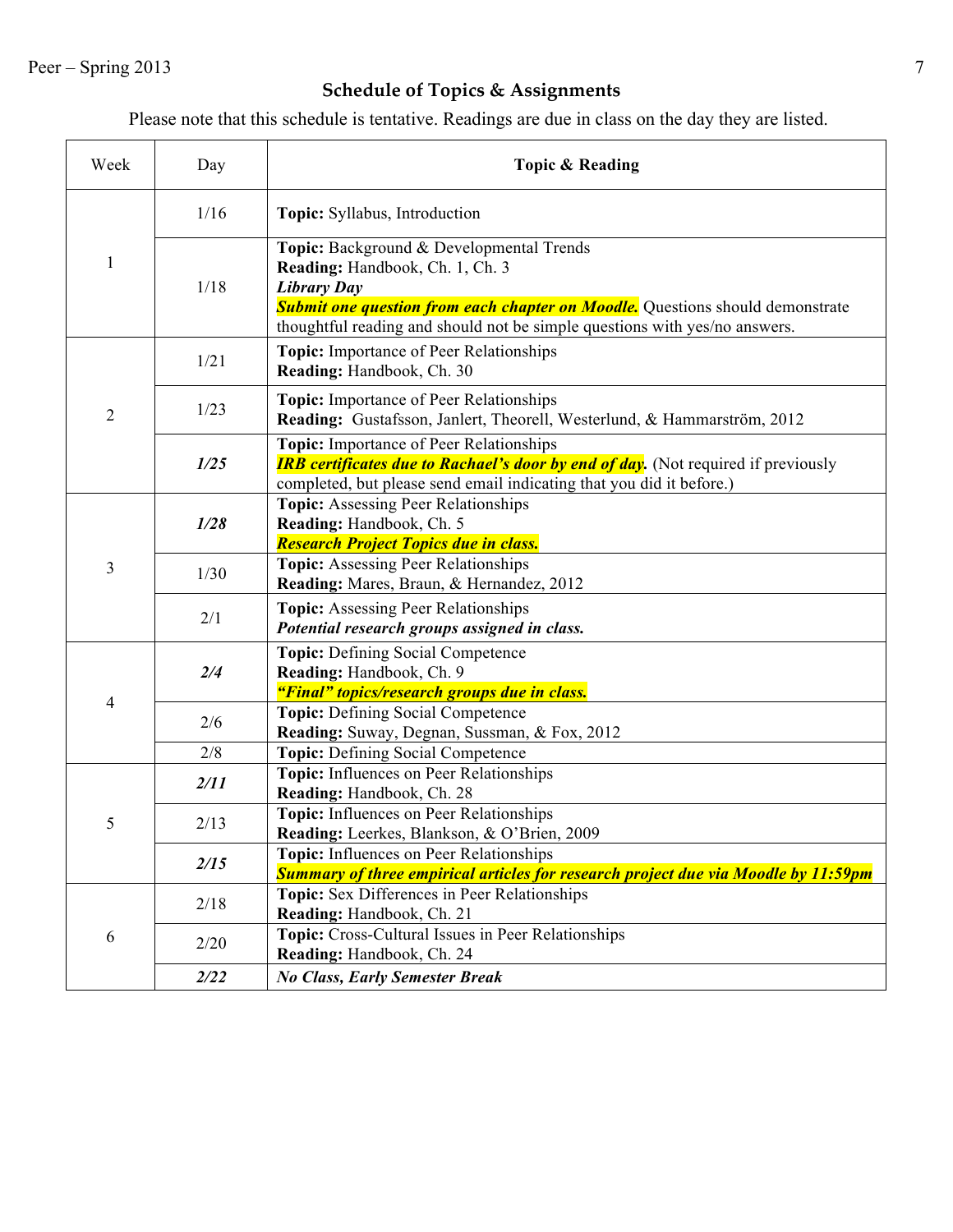| 7  | 2/25                      | Topic: Friendship<br>Reading: Handbook, Ch. 12, Ch. 31<br><b>Basic method due in class.</b><br>$IV$ (and levels), $DV$                                                                                                   |
|----|---------------------------|--------------------------------------------------------------------------------------------------------------------------------------------------------------------------------------------------------------------------|
|    | 2/27                      | Topic: Friendships<br>Reading: Paquette MacEvoy & Asher, 2012                                                                                                                                                            |
|    | 3/1                       | Topic: Friendships<br>Midterm handed out in class.<br>Literature review outline & hypotheses/basic method (IV, DV, measurement) due via<br>Moodle by 11:59 pm.<br>(Coordinate with group members about who will submit.) |
| 8  | 3/4                       | Topic: Acceptance, Rejection, & Popularity<br>Reading: Handbook, Ch. 13<br><b>Discuss IRB application in class.</b>                                                                                                      |
|    | 3/6                       | Topic: Acceptance, Rejection, & Popularity<br>Reading: Litwack, Aikins, & Cillessen, 2012                                                                                                                                |
|    | 3/8                       | Topic: Acceptance, Rejection, & Popularity<br><b>IRB</b> applications due via Moodle by 11:59 pm.<br>(Coordinate with group members about who will submit.)                                                              |
| 9  | 3/11                      | Topic: Bullying/Victimization<br>Reading: Handbook, Ch. 18                                                                                                                                                               |
|    | 3/13                      | <b>Topic:</b> Bullying/Victimization<br>Reading: Gradinger, Strohmeier, Schiller, Stefanekc, & Spiel, 2012                                                                                                               |
|    | 3/15                      | Topic: Bullying/Victimization<br>Midterm due via Moodle by 11:59 pm.                                                                                                                                                     |
| 10 | $3/18$ , $3/20$ ,<br>3/22 | <b>No Class, Spring Break</b>                                                                                                                                                                                            |
| 11 | 3/25                      | Topic: Exclusion<br>Reading: Handbook, Ch. 14                                                                                                                                                                            |
|    | 3/27                      | Topic: Exclusion<br>Reading: Masten, Telzer, Fuligni, Lieberman, & Eisenberger, 2012                                                                                                                                     |
|    | 3/29                      | Topic: Exclusion                                                                                                                                                                                                         |
| 12 | 4/1                       | Topic: Aggression<br>Reading: Handbook, Ch. 16<br>Data collection should begin this week (pending IRB approval)                                                                                                          |
|    | 4/3                       | Topic: Aggression<br>Reading: Shoulberg, Sijtsema, & Murray-Close, 2011                                                                                                                                                  |
|    | 4/5                       | Topic: Aggression<br>Hand in title of movie(s) you will watch for media paper by class time.                                                                                                                             |